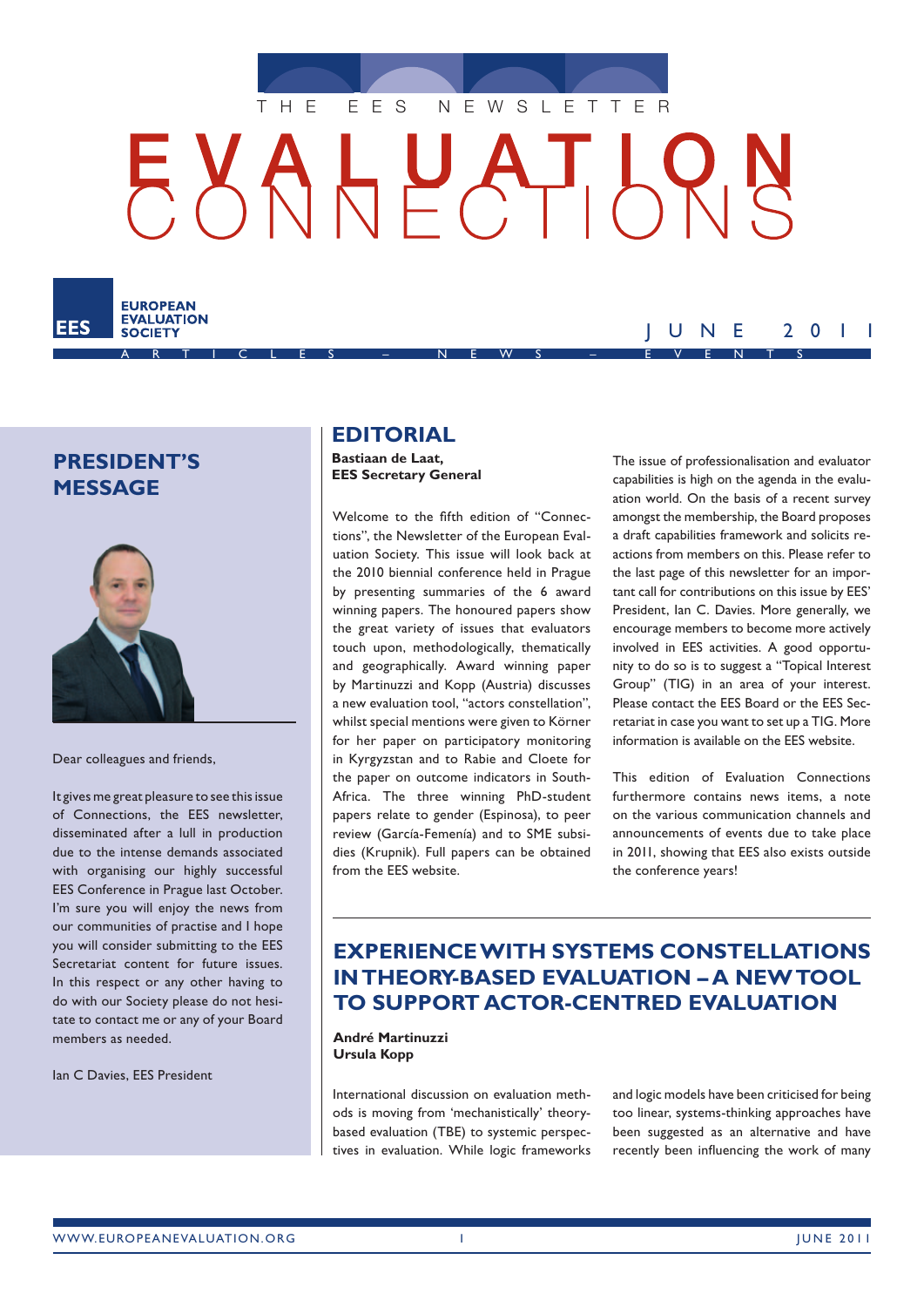### **Andre Martinuzzi (Dr.)**

is director of the Research Institute for Managing Sustainability and associate professor at the Vienna University of Economics



and Business. He has a doctoral degree in general management and a venia docendi in Environmental Management and Sustainable Development Policy. His main areas of research are evaluation research, sustainable development policies, corporate sustainability and knowledge brokerage. He has co-ordinated projects in the  $5<sup>th</sup>$ ,  $6<sup>th</sup>$  and  $7<sup>th</sup>$  EU Framework Programme, has conducted tendered research projects on behalf of six different EU DGs, Eurostat, the UN Development Programme and for several national ministries. He designed and implemented an internet-based monitoring system for the 7th EU Framework Programme, and leads a work package in the IMPACT project, dealing with impact measurement and performance analysis of CSR.

### **Ursula Kopp**

has been working for the Research Institute for Managing Sustainability at the Vienna University of Economics and Business



since 2000. Her main focus of research is evaluation, mainly systemic approaches and TBE, and multistakeholder processes, such as the Austrian National Sustainability Strategy or the Austrian Forest Dialogue. She has lead several projects inthe FP6 and 7, such as the "EASY-ECO", a series of conferences and training courses for young researchers on the Evaluation of Sustainable Development. Besides that she finished her Masters inMediation and Conflict Resolution last year.

### **THE 9th EES BIENNIAL CONFERENCE IN NUMBERS**

**The 9th EES Biennial Conference "Evaluation in the Public Interest – Participation, Politics and Policy" was held in Prague, 4–8 October 2010:**

- 653 delegates attended the main conference, of which nearly 500 from Europe, 66 from the USA, 44 from Asia and 26 from Africa, the remainder coming from Australia and Latin America
- 143 persons attended the 23 preconference workshops rolled out over the first 2 days
- the 133 time slots of the 3-day conference allowed for the presentation of 266 papers and 39 Panels, Roundtables or Symposia
- 42 bursaries mainly students from developing countries – could attend the conference thanks to the donations of 6 multi- and bilateral agencies

evaluators. The paper discusses a systemic tool which helps to get a better view on a programmes' actors and thus a more holistic view of the evaluated programme.

In theory driven evaluations programme theories, logic models and frameworks are used to analyse the outcomes and impacts of activities of a programme. Although programme theories are often developed in participatory processes, in many cases the actors involved into the program are not being considered extensively. Usually, a rather passive view is taken on the programme theory: Programs are being carried out while impacts and effects occur. But in fact it is not the program that changes something, but the people embedded in the programme create changes. Consequently, in order to explain the effects of a programme, not only the progress from intervention to the result needs to be understood, but also the thoughts and rationalities of the actors involved. In order to analyse the implicit and explicit programme theory and to get a holistic view of the programme, it is necessary to reconstruct their motivation and orientation. In a basic research project funded by the Austrian National Bank we looked for a tool to be used by the evaluator in a workshop setting together with those responsible for a programme. Methods such as social network analysis, soft systems methodology, rapid rural appraisals and systems constellation were compared.

Considered as the most suitable, we adopted **systems constellations** for the use in TBE. Based on family constellations, successfully transferred to organisational development and systemic consulting in the 1990ies, where it is used to consult enterprises, administration, policy makers etc. Systems constellations are done by visualising and externalising an internal picture the client has of the relationships, orders, hierarchies, dependencies and communication patterns of a system.

In order to use it in programme evaluation, we adopted the method, developed a toolbox and tested it in four evaluation case studies of four consulting programmes for corporate sustainability issues, which have been running for 5–12 years in different Austrian regions, offering different support such as workshops, individual consultancy, and financial funding for eco-investments. The programmes are the EcoBusinessPlan run by the Environmental Department of the City of Vienna, The Sustainable Business Initiative (Wirtschaftsinitiative Nachhaltigkeit, abbr. WIN) in Styria, the Ecoprofit Program in Vorarlberg, and Klima:aktiv an umbrella brand on Austrian federal level

With this new tool **'actors constella‑ tion'** it is possible to take a close look at the actors in a learning oriented, theorybased evaluation, and thus consider the relevant inter linkages between the behaviour of the actors and the programme results. Thereby actors' constellation does not focus on the single causal relationships but creates a view of the whole programme as a system. Actors´ constellations can be applied as a heuristic tool to rapidly give an insight into formal and informal relations between programme actors by providing an opportunity to reveal and to visualise the implicit knowledge of the persons responsible. The images and visual metaphors used can be comprehended easier and often show more details than official programme documents, which sometimes lack relevant information or are "sugarcoated". Constellation work can serve as a heuristic instrument to receive information, which would be more time-consuming and difficult to achieve with other established methods such as qualitative interviews, content analyses or social network analysis. The insights gained during constellations work offer a basis for more actor-centred programme theories and evaluations.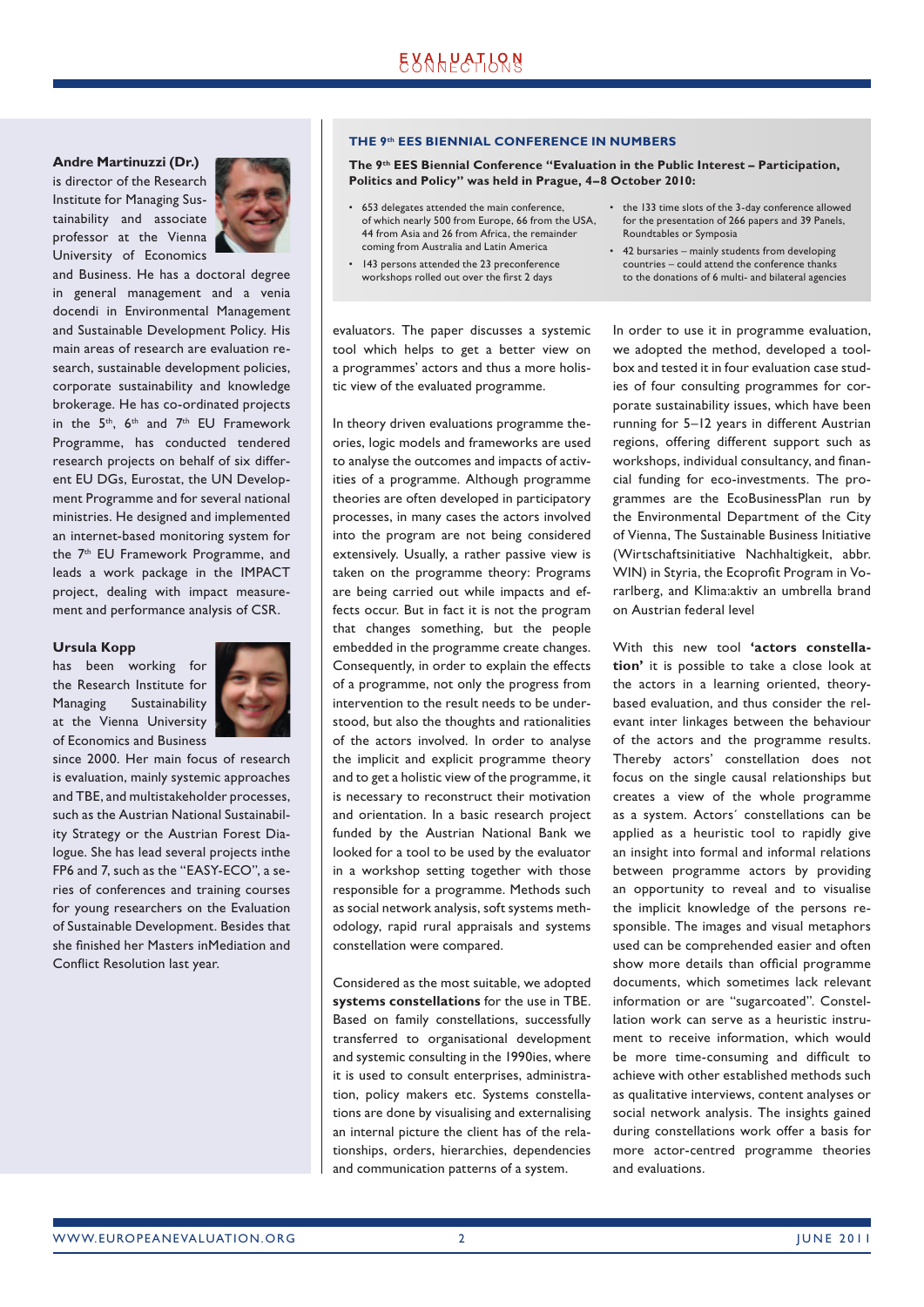## <span id="page-2-0"></span>**Participatory monitoring for improved sustainability**

Sharing experience from rural drinking water supplies project in Kyrgyzstan

### **Marie Körner**

The road to rural drinking water supply projects is often lined with broken pumps and frequented by women and children tracking water from distant or polluted sources. Constructing more water supply schemes alone does not bring about sustainable supply of clean drinking water. The WB/DFID Rural Water Supply and Sanitation Project (RWSSP) implemented in three provinces of Kyrgyzstan during 2003–2008 recognised and addressed this issue by introducing a **participatory monitoring, reporting and planning mechanism**. This mechanism specifically designed for the RWSSP, combines project specific requirements with elements of conventional approaches and methods, requiring preparatory groundwork as well as continuity in follow up and capacity building.

The mechanism includes three components: (i) Sustainability matrix that can be used for assessment of likely sustainability before, during and after construction. (ii) Rolling action plans for community-developed measures; (iii) MIS providing information for monitoring and for designing targeted interventions.

The communities represented by the Community Drinking Water Users Unions (CD-WUUS) and local partners were involved in designing and implementing the mechanism and some developed the competence to use it on their own. The process of monitoring and planning took on a form of ongoing dialogue between the communities, the project and key partners:

### **Lessons learned**

Updating information on major threats to sustainability increased awareness within the communities and among partners to implement targeted mitigating measures. Results from the first assessment in May 2004 indicated that only 12 % of schemes were "likely to sustain" initiatives, but increased to 34 % in October 2008.

Transferring ownership of monitoring and planning to the communities lead to empowerment and ultimately to changing perceptions of roles: RWSSP has been increasingly seen as a partner who can assist with building capacity and solving critical issues. Communities demand transparency and accountability and have replaced suspect or not performing members of CDWUUs or pursued measures against defaulting contractors.

With payment of tariffs being the most serious threat to sustainability, some CDWUUs took the initiative to strengthen measures against defaulters, decentralised collection, generated additional income, involved local partners and implemented awareness raising activities; they may not have done this at the earlier stages.

Increasing awareness, capacity building and introduction of self-monitoring and planning equipped the communities with skills that they can continue to use for sustaining the water supply installations and implementing other developmental activities.

### **Marie Körner**

is an independent consultant, working mainly as senior specialist for programs and projects funded by international



and bilateral development agencies and NGO's covering numerous countries in Africa, Asia, and Middle East. The focus of her work is rural development including monitoring and evaluation of water supplies & sanitation as well as other public and private investments. She studied Foreign Trade in former Czechoslovakia, Business Administration in Germany and International Agriculture at the Cornell University, USA. She also completed course in Development Economics, Planning and Administration at the German Development Institute.

Looking at the improvements achieved in some communities in the course of five years, it is believed that the potential and the momentum gained could have been better utilised and the number of communities capable of managing and augmenting their resources increased if more funds and time had been available for community development activities.

In addition, government commitment, a solid legal basis, understanding of the need for cost recovery, access to technical support services and stable organisational structures are among the pre-requisites identified for sustainable water supply projects.

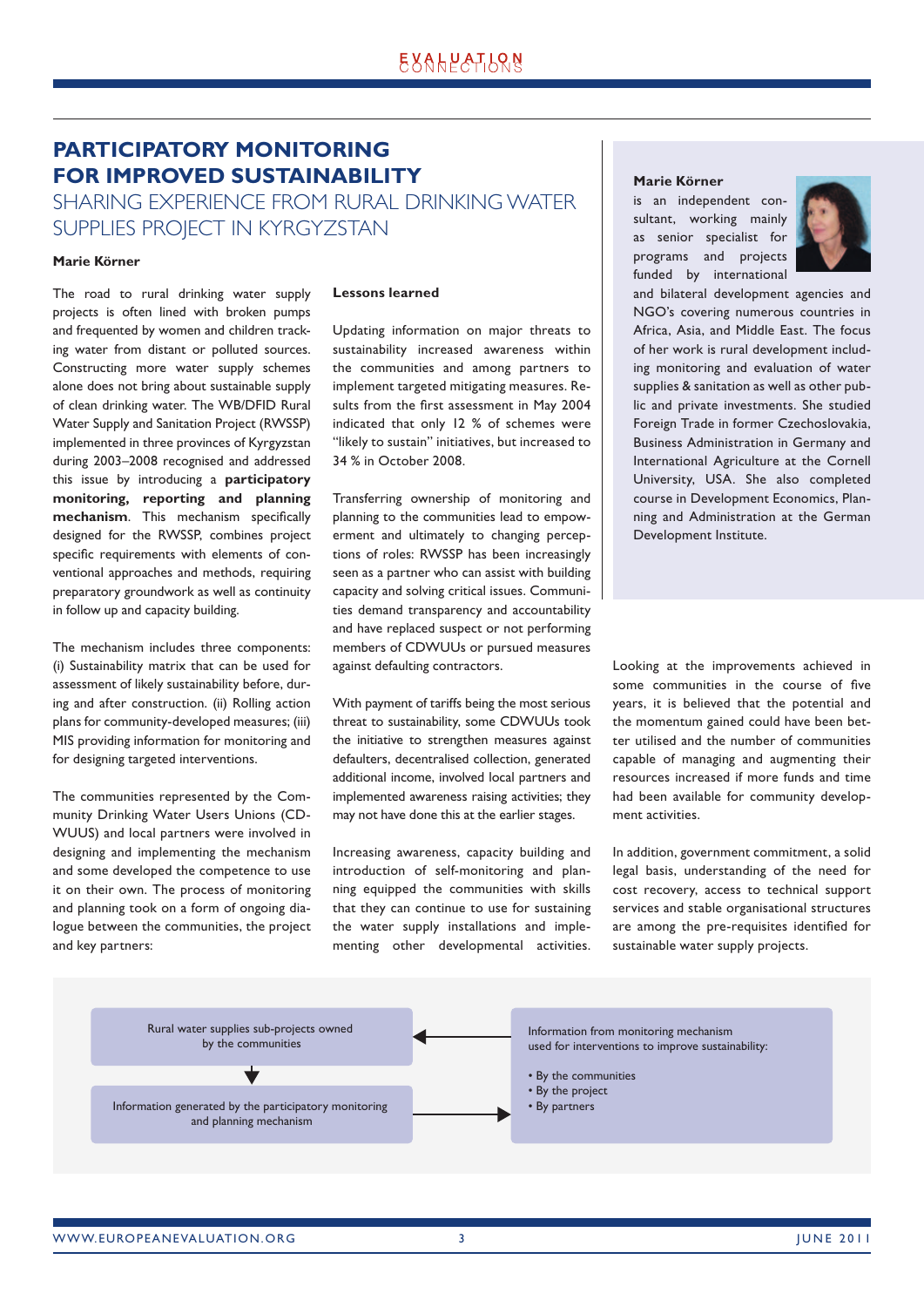## <span id="page-3-0"></span>**Outcome indicators to measure the effectiveness of local economic development interventions of south African local authorities**

**Babette Rabie and Fanie Cloete**

**Dr Babette Rabie (BA, Honsba, MA, PhD)** 

is a lecturer at the School of Public Leadership, Stellenbosch University specialising in public sector



monitoring and evaluation. She is actively involved in designing and presenting training programmes in public sector evaluation and performance management, including the design of outcomes-based M&E systems and indicators. She has reviewed the M&E systems from various departments, programmes and units and has proposed changes and improvements to these systems. She part of the management Board of the South African Monitoring and Evaluation Association (SAMEA) for the period 2010–2013.

### **Professor Fanie Cloete (LLB, MA, DPhil)**

teaches Policy Analysis and Management in the Department of Public Governance at the University



of Johannesburg. He is also an extra-ordinary Professor in and former Director of the School of Public Management and Planning at the University of Stellenbosch. He is further inter alia an advocate of the Supreme Court of South Africa, a former member of the Presidential Review Commission on the Restructuring of the Public Service in South Africa, a policy management and institutional transformation consultant and former chair of the South African Monitoring and Evaluation Association (SAMEA).

The main aim of government is to deliver the development results that it promised to its people. Development goals are often expressed as intangible, long-term outcomes of what the state wish to achieve or change in society. Goals are translated into actionable policies, programmes and projects with more tangible outputs, which constitute progress towards attainment of the outcome.

Systematic policy, programme and project evaluations have been an established tool for the improvement of policy outputs, outcomes and impacts for a number of decades now by governments in more developed societies. This implies an evidence-based approach to link explicit goals to be achieved to envisaged or real results through an assessment of empirical evidence compiled on the basis of concrete, measurable indicators. These evaluation tools are, however, relatively new tools in the arsenal of the public manager in developing or transitional countries. The paper develops an indicator framework to enable the systematic measurement and evaluation of local economic development strategies in South Africa.

The paper departs from the notion that evidence-based policy making enables public managers and decision makers to make well informed decisions about policies, programmes and projects by putting the best available evidence at the heart of policy development and implementation. Though current practice is still dominated by opinion-influence policy making, the shift towards evidence-influenced and finally evidence-based policy making is dependent on the availability of credible evidence on the actual results of previous policies.

Within the notion of the developmental state, a key development objective of government at both national and local level is stimulating and steering economic development. In this regard, economic development includes both increasing economic growth and ensuring that the benefits accrued improves the human and social development of all citizens, including those often excluded from the direct benefits of economic growth. Local economic development in the South African local government context is informed by the local economic development strategy (LED) strategy of each municipality. Despite the wide-spread adoption of LED strategies since 2001, few attempts have been made to measure the effectiveness of the alternative LED interventions adopted by municipalities that could provide for evidence-based policy decisions in developing future LED strategies.

The paper identifies fifteen alternative LED interventions commonly employed by municipalities within four categories, namely interventions aimed at market development, generic location development, community and social development and improving local governance and administration. Through a review of local and international case studies and the specific projects and programmes adopted, generic outcome statements are formulated for each of the fifteen alternative interventions. An analysis of the different indicators employed in measuring economic and social development at local and national level enables the development of outcome indicators that can be used as measures or indication of the progress towards the formulated generic outcome statements for each LED interventions. These outcome indicators could enhance the regular measurement of the actual outcomes of current and future LED strategies in the developing context and provide evidence for informed economic development policy decisions.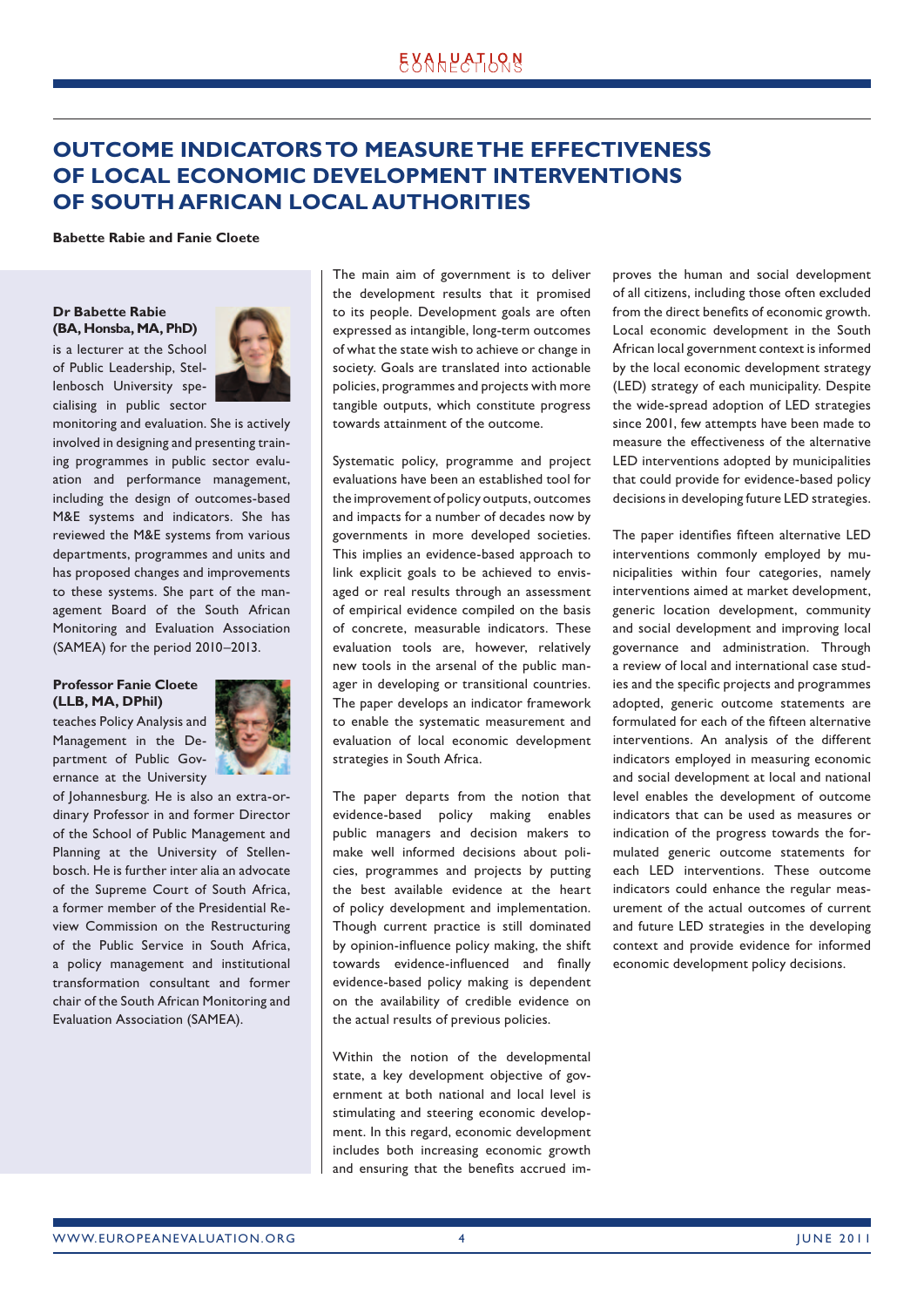## <span id="page-4-0"></span>**Towards a gender-sensitive evaluation. Practices and challenges in international development evaluation**

#### **Julia Espinosa**

The introduction of gender equality to international development evaluation occurred very recently. The vast majority of evaluative practices related to gender equality are no older than twenty years. This is due to two main reasons: the advance towards a more multidimensional concept of development and, as a result, the integration of gender issues into the international development agenda.

Even though feminist movements, social organizations and development agencies have gradually increased the amount of evaluation exercises that focused on analysing gender issues in the past few years, this advance has been coupled with various setbacks due to both the loss of political weight suffered by gender equality within the current neoliberal framework and the various difficulties mainstreaming gender has encountered. Within this belligerent context, however, evaluation becomes a key tool for accountability, learning and improvement in relation to gender equality.

On the other hand, in spite of the higher demand for gender-sensitive exercises, the link between gender and evaluation has not been sufficiently developed. Both are relatively 'recent' topics and, often, of low priority to development practices. In this sense, the number of articles and academic references on this subject are limited. The main contributions, nevertheless, come from general evaluation methodologies, gender-sensitive planning frameworks and metaevaluative exercises.

Based on a review of gender and international development evaluation, the paper presented the various types of practices related to analysing gender issues, focusing specifically on the main features and current challenges of gender-sensitive evaluation.

### **Julia Espinosa**

is a Sociologist and she is finishing her PhD research about gender and international development evaluation at the Complutense



University (Madrid – Spain). Her research concerns the comparison of evaluation practices of the official cooperation departments/agencies of Spain, Sweden and the United Kingdom. Its main goal is understand in depth the advances and challenges regarding gender and evaluation, so that evaluating practices and aid quality can both be improved.

Julia also worked as an evaluator and an expert on gender and development for the last nine years. She has focused her activity on assessing plans and programs in Latin America. In addition, she has been teaching International Development Studies and Gender Equality at a postgraduate level.

## **The influence of investment subsidies on regional development**

### **Seweryn Krupnik**

Investment subsidies are among the most popular means of public support for enterprises. Only in Poland, within the current programming period more than € 2 bn is spent on support to small and medium sized enterprises. The support mechanism is rather unsophisticated: companies have part of their investments paid from public money. Allegedly, subsidies serve the public interest by enhancing competitiveness of national economy. However the paper shows empirical evidence that does not support this claim.

The research on which the paper is based aimed to analyse the influence of investment subsidies on regional development. It was analysed whether grounded theory (Glaser and Strauss) can be used to answer this question and to enrich public policy studies.

The grounded theory approach proved to be fruitful for the analysis of public policy. Methodological and data source triangulations were applied: both qualitative (eg. in-depth interviews) and quantitative (quasi - experimental, content analysis) methods were used; program theories of the different stakeholder groups (i.e. entrepreneurs, policy makers, journalists and experts) were reconstructed.

The study yielded strong evidence that the arguments for the implementation of investment subsidies are highly debatable. Effects on regional development are considered small and cost-effectiveness marginal. This notwithstanding, the subsidies are still being implemented which may be explained by the analysis of actions of actors involved in the policy process.

**Seweryn Krupnik Ph.D.**  sociologist, lecturer and researcher at the Center for Evaluation and Analysis of Public Policies (Jagiellonian University, Krakow,



Poland). His current research interests focuses on theory-based evaluation, economic policy and institutional analysis.

The recommendations to enhance public policies are as follows. There are two possible interrelated ways of changing the situation presented. Firstly, the actors involved may become more aware of the real mechanism of the intervention. Secondly, involvement of other actors (experts, taxpayers, entrepreneurs not being beneficiaries) is needed.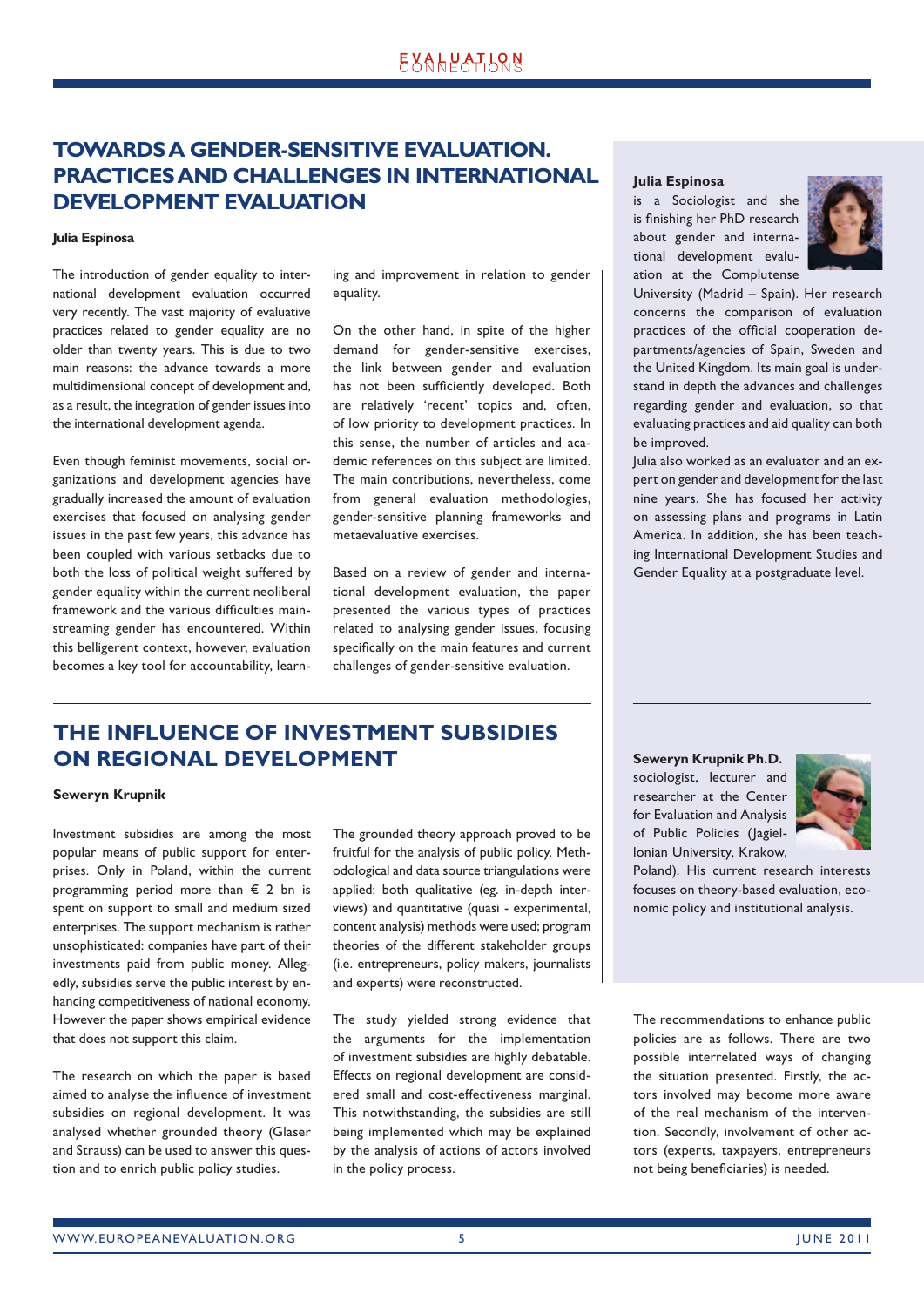## <span id="page-5-0"></span>**Learning to be peers? Peer review or evaluation among governments, increasing learning and appropriation in public policy making**

**Ana María García-Femenía, Researcher and Evaluation Consultant, Complutense University of Madrid, Spain**

**Ana María García-Femenía**

Associated Researcher at the University Institute for Cooperation for Development, Universidad Complutense



of Madrid, and Independent Evaluation Consultant. PhD in Political Sciences and Sociology, Magister in Evaluation of Programs and Public Policies, Magister in European Communities. For more than one decade she developed her professional career at the Spanish Economic and Social Council (ESC), -a consultative body of the government for economic and social policies-, as Cabinet Director and International Relations Director. In 2004 she moved to the International Labor Organization where she directed, during three years, the regional project "Strengthening institutional mechanisms for social dialogue" from the Latin American regional ILO Office in Lima (Peru). She has been fellow of the German Marshall Fund in the United States, and was invited by the Woodrow Wilson Foundation as visiting professor.

What do Peer Review mechanisms encourage in public policy making that could be of the interest of Latin American governments and the donors supporting social policies programs? That is the main question underlying the paper is about. It is based on a research carried out by the Institute of Cooperation for Development of the Complutense University of Madrid (IUDC). The objective of the research was to analyse the possibilities of establishing a mechanism of peer review among Latin American and European countries on social policies; particularly public policies for social cohesion. Three main international peer review mechanisms have been analysed: peer review in the Organization for Cooperation and Economic Development, peer review in the European Open Methods of Coordination, and the African Peer Review Mechanism. The main conclusions from the comparative analysis is the existence of important political challenges and political incentives in the origin of the mechanisms, and the need for a certain institutionalization and a community of values.

The article focuses on the strengths of peer review among governments versus other traditional ways of public policy diffusion. It enhances the advantages of these mechanisms for international development cooperation, among which the following: learning, rationality, appropriation, and participation. The paper takes in consideration the results of the evaluation of *EUROsociAL I*, a cooperation for development program by the European Commission, implemented in eighteen Latinamerican countries to promote public policies in social cohesion from 2005 to 2010. The final evaluation recommended to support and encourage the peer learning activities among civil servants and members of the Governments from the participating countries. The participants in the program pointed out the importance of the peer learning approach since they could learn not only from the best practices but also from the wrong ones.

Latin American countries, being Medium Income Countries but with the most extreme disparities in the world, could benefit from peer review processes where governments could share and review their experiences on social policy making among themselves and with European Governments. That possibility would have to face many challenges, but with the necessary political will, an option could be to implement them in some of the different regional integration projects on the Latin American continent.

## **EES communication channels**

Using the possibilities offered by the Information Society, the EES is reaching its membership through a variety of communication channels, of which direct mailings are important, though their relative importance has been reduced over time. For environmental reasons, paper mailings to the membership are reduced to a strict minimum and even though the Evaluation journal is still send in paper form all members have electronic access. Also the more formal contacts with the members such as voting are now performed through electronic communication. A second major communication vehicle is the EES Website, which contains all relevant information about the EES, its activities, and includes a job and tenders portal as well as relevant news from the evaluation community. Last but not least, EES has started to become more active in social networking on

the web when the Board recently re-activated the EES "Linked-In" Group (http://www. linkedin.com/groups?home=&gid=1808029). So: become member and add EES to your list of favourite websites. Keep following EES wherever your evaluations take you! EES Website:

www.europeanevaluation.org EES LinkedIn Group: www.linkedin.com/groups?home=&gid=1808029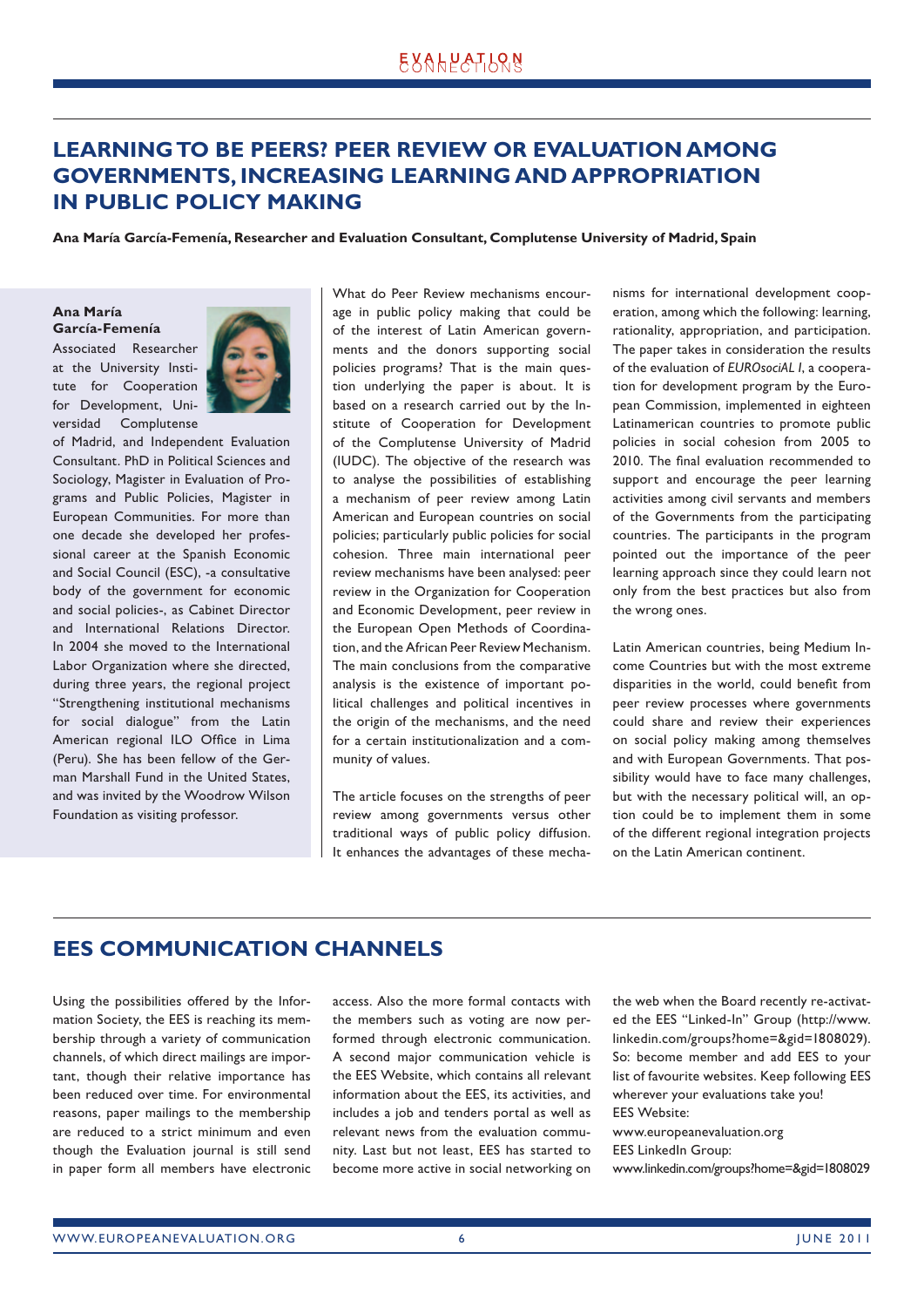<span id="page-6-0"></span>**EES MEMBERSHIP STATUS 2011**

| Individual members |     | Institutional members |    |
|--------------------|-----|-----------------------|----|
| on 30th May 2011   |     | on 30th May 2011      |    |
| Total              | 436 | Total                 | 25 |

#### **EES Members – Achieved Degree**



\* Results based on the internal questionnaire.

**Work setting**



\* Results based on the internal questionnaire.

## **The upcoming events organised by EES**

The life of the EES very much being determined by the pace of the biennial conference – and quantitative membership correspondingly taking a wave form – the EES Board found that also non-conference years should be attractive and reflects on special events, the first of which is a workshop at the DG REGIO Open Days 2011, a second event to be announced shortly.

### **EES at DG REGIO OPEN DAYS 2011**

At DG REGIO OPEN DAYS 2011, EES will organise a workshop *"How to capture the effects of EU funding? Bringing together qualitative and quantitative methods"* which will debate the importance of triangulation of methods within the framework of Cohesion policy evaluation. The workshop will discuss the potential and the limits of experimental methods as well as the use of new technologies to assess results of cohesion policy interventions. Time and place: Tuesday 11 October 9:00–10:45 am in Borschette conference building, room 0A, Brussels.

### **2012 EES Biennial Conference: block your diaries!**

The EES 2012 Biennial Conference will be held from 1 to 5 October 2012 at the Finlandia Hall in Helsinki, Finland. The conference title is "Evaluation in the Networked Society. New Concepts, New Challenges, New Solutions". The conference will be organised in cooperation with the Finnish Evaluation Society. Given their great success in preceding years, preconference training workshops will be organised. So block the dates in your diaries for this important event.